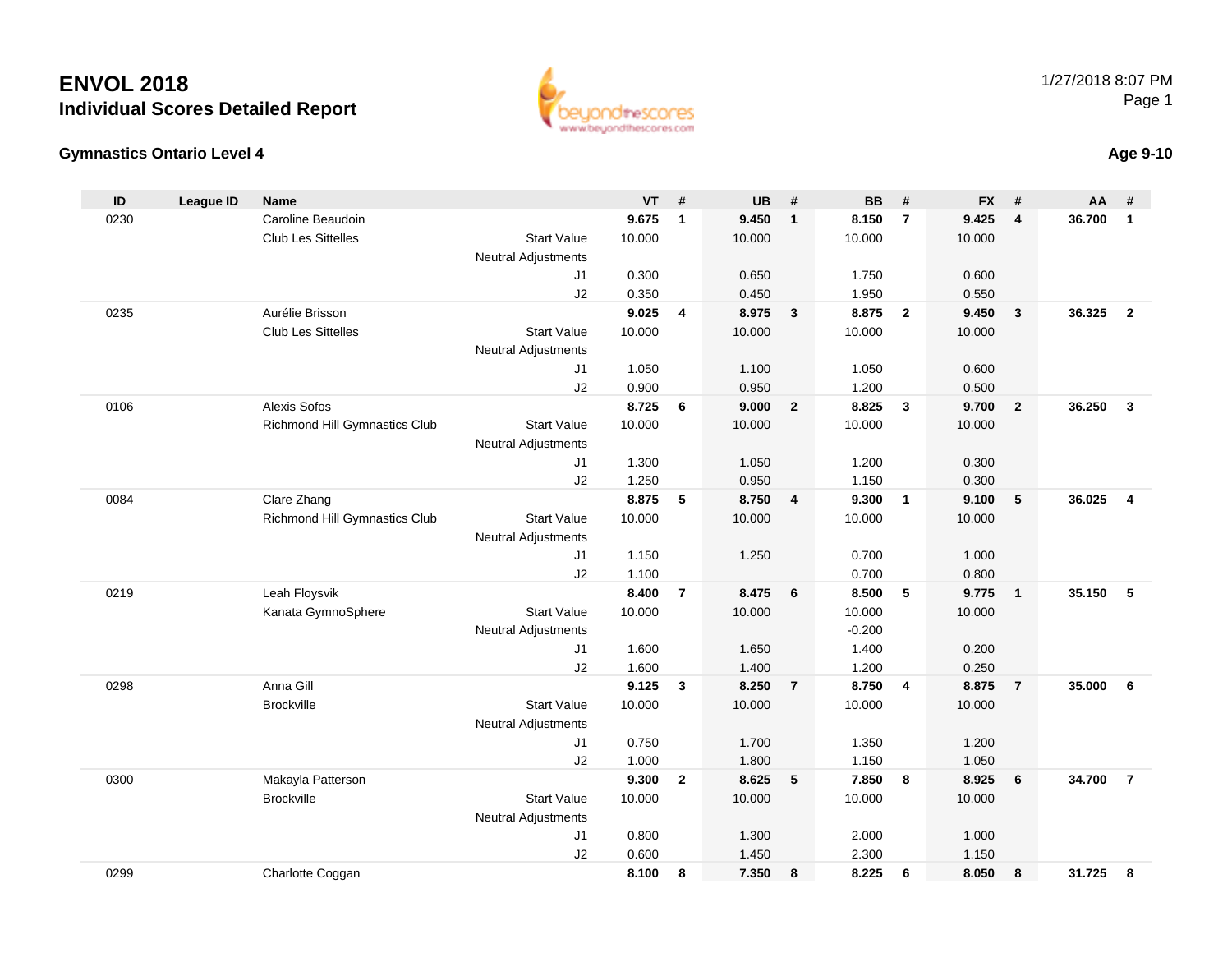

### 1/27/2018 8:07 PMPage 2

| Brockville | <b>Start Value</b>  | 10.000 | 10.000 | 10.000   | 10.000 |
|------------|---------------------|--------|--------|----------|--------|
|            | Neutral Adjustments |        |        | $-0.200$ |        |
|            |                     | .900   | 2.700  | .500     | 1.900  |
|            | ےں                  | .900   | 2.600  | .650     | 2.000  |

### **Gymnastics Ontario Level 4**

**Age 11**

| ID   | <b>League ID</b> | Name                          |                            | <b>VT</b> | #              | <b>UB</b> | #                       | <b>BB</b> | #              | <b>FX</b> | #              | <b>AA</b> | #              |
|------|------------------|-------------------------------|----------------------------|-----------|----------------|-----------|-------------------------|-----------|----------------|-----------|----------------|-----------|----------------|
| 0087 |                  | Sara Gallinger                |                            | 9.475     | $\mathbf{1}$   | 8.900     | $\overline{4}$          | 8.975     | 5              | 9.775     | $\mathbf{1}$   | 37.125    | $\mathbf{1}$   |
|      |                  | Richmond Hill Gymnastics Club | <b>Start Value</b>         | 10.000    |                | 10.000    |                         | 10.000    |                | 10.000    |                |           |                |
|      |                  |                               | <b>Neutral Adjustments</b> |           |                |           |                         |           |                |           |                |           |                |
|      |                  |                               | J1                         | 0.550     |                | 1.200     |                         | 1.000     |                | 0.200     |                |           |                |
|      |                  |                               | J2                         | 0.500     |                | 1.000     |                         | 1.050     |                | 0.250     |                |           |                |
| 0073 |                  | Soulana Mappin                |                            | 9.100     | $\overline{2}$ | 9.450     | $\overline{1}$          | 8.875     | - 6            | 9.525     | $\overline{4}$ | 36.950    | $\overline{2}$ |
|      |                  | <b>Champions Gymnastics</b>   | <b>Start Value</b>         | 10.000    |                | 10.000    |                         | 10.000    |                | 10.000    |                |           |                |
|      |                  |                               | <b>Neutral Adjustments</b> |           |                |           |                         |           |                |           |                |           |                |
|      |                  |                               | J <sub>1</sub>             | 1.050     |                | 0.650     |                         | 1.050     |                | 0.450     |                |           |                |
|      |                  |                               | J2                         | 0.750     |                | 0.450     |                         | 1.200     |                | 0.500     |                |           |                |
| 0063 |                  | Dorina Boka                   |                            | 8.550     | $\overline{7}$ | 9.100     | $\overline{\mathbf{2}}$ | 9.350     | $\overline{1}$ | 9.650     | $\overline{2}$ | 36.650    | $\mathbf{3}$   |
|      |                  | <b>Champions Gymnastics</b>   | <b>Start Value</b>         | 10.000    |                | 10.000    |                         | 10.000    |                | 10.000    |                |           |                |
|      |                  |                               | <b>Neutral Adjustments</b> |           |                |           |                         |           |                |           |                |           |                |
|      |                  |                               | J1                         | 1.500     |                | 0.950     |                         | 0.750     |                | 0.400     |                |           |                |
|      |                  |                               | J2                         | 1.400     |                | 0.850     |                         | 0.550     |                | 0.300     |                |           |                |
| 0231 |                  | Genevieve Bertrand-Nadon      |                            | 9.025     | $\mathbf{3}$   | 8.750     | $\overline{7}$          | 9.200     | $\overline{2}$ | 9.550     | $\mathbf{3}$   | 36.525    | $\overline{4}$ |
|      |                  | <b>Club Les Sittelles</b>     | <b>Start Value</b>         | 10.000    |                | 10.000    |                         | 10.000    |                | 10.000    |                |           |                |
|      |                  |                               | <b>Neutral Adjustments</b> |           |                |           |                         |           |                |           |                |           |                |
|      |                  |                               | J1                         | 1.050     |                | 1.300     |                         | 0.800     |                | 0.400     |                |           |                |
|      |                  |                               | J2                         | 0.900     |                | 1.200     |                         | 0.800     |                | 0.500     |                |           |                |
| 0018 |                  | Haileigh Brown                |                            | 8.750     | 4              | 8.825     | 6                       | 9.075     | $\mathbf{3}$   | 9.500     | 5              | 36.150    | -5             |
|      |                  | Smiths Falls Gym Stars        | <b>Start Value</b>         | 10.000    |                | 10.000    |                         | 10.000    |                | 10.000    |                |           |                |
|      |                  |                               | <b>Neutral Adjustments</b> |           |                |           |                         |           |                |           |                |           |                |
|      |                  |                               | J1                         | 1.400     |                | 1.300     |                         | 0.950     |                | 0.500     |                |           |                |
|      |                  |                               | J2                         | 1.100     |                | 1.050     |                         | 0.900     |                | 0.500     |                |           |                |
| 0373 |                  | Yael Breido                   |                            | 8.750     | 4              | 8.875     | 5                       | 8.650     | - 8            | 9.650     | $\overline{2}$ | 35.925    | 6              |
|      |                  | Richmond Hill Gymnastics Club | <b>Start Value</b>         | 10.000    |                | 10.000    |                         | 10.000    |                | 10.000    |                |           |                |
|      |                  |                               | <b>Neutral Adjustments</b> |           |                |           |                         |           |                |           |                |           |                |
|      |                  |                               | J1                         | 1.250     |                | 1.050     |                         | 1.400     |                | 0.400     |                |           |                |
|      |                  |                               | J2                         | 1.250     |                | 1.200     |                         | 1.300     |                | 0.300     |                |           |                |
| 0244 |                  | Vera Gorodnichy               |                            | 8.625     | 5              | 8.525     | 9                       | 8.725     | $\overline{7}$ | 9.150     | $\overline{7}$ | 35.025    | $\overline{7}$ |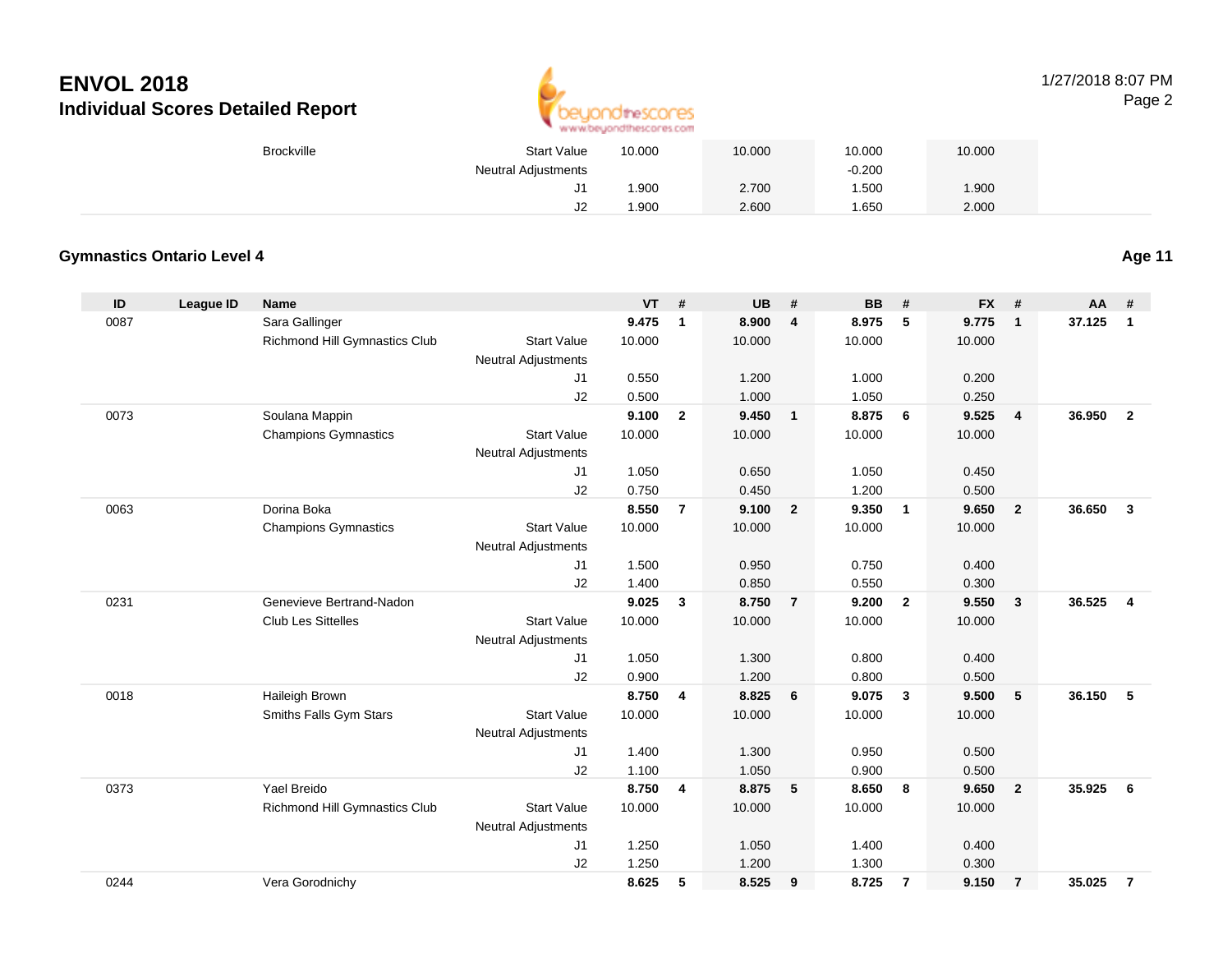

|      | Club Les Sittelles     | <b>Start Value</b><br><b>Neutral Adjustments</b> | 10.000 |    | 10.000   |              | 10.000   |                | 10.000 |                         |           |    |
|------|------------------------|--------------------------------------------------|--------|----|----------|--------------|----------|----------------|--------|-------------------------|-----------|----|
|      |                        | J <sub>1</sub>                                   | 1.350  |    | 1.400    |              | 1.300    |                | 0.800  |                         |           |    |
|      |                        | J2                                               | 1.400  |    | 1.550    |              | 1.250    |                | 0.900  |                         |           |    |
| 0046 | <b>Rylee Warner</b>    |                                                  | 8.375  | 10 | 8.175 10 |              | 9.050    | $\overline{4}$ | 9.325  | 6                       | 34.925    | 8  |
|      | Smiths Falls Gym Stars | <b>Start Value</b>                               | 10.000 |    | 10.000   |              | 10.000   |                | 10.000 |                         |           |    |
|      |                        | <b>Neutral Adjustments</b>                       |        |    |          |              |          |                |        |                         |           |    |
|      |                        | J1                                               | 1.750  |    | 1.700    |              | 0.900    |                | 0.600  |                         |           |    |
|      |                        | J2                                               | 1.500  |    | 1.950    |              | 1.000    |                | 0.750  |                         |           |    |
| 0169 | Ionna Voulgaris        |                                                  | 8.525  | 8  | 8.700    | 8            | 8.325 12 |                | 9.000  | 8                       | 34.550    | 9  |
|      | Corona Competitive     | <b>Start Value</b>                               | 10.000 |    | 10.000   |              | 10.000   |                | 10.000 |                         |           |    |
|      |                        | <b>Neutral Adjustments</b>                       |        |    |          |              |          |                |        |                         |           |    |
|      |                        | J <sub>1</sub>                                   | 1.550  |    | 1.450    |              | 1.700    |                | 1.000  |                         |           |    |
|      |                        | J2                                               | 1.400  |    | 1.150    |              | 1.650    |                | 1.000  |                         |           |    |
| 0296 | Carley Kunkel          |                                                  | 8.600  | 6  | 8.175    | 10           | 8.450    | 9              | 9.000  | 8                       | 34.225    | 10 |
|      | <b>Brockville</b>      | <b>Start Value</b>                               | 10.000 |    | 10.000   |              | 10.000   |                | 10.000 |                         |           |    |
|      |                        | Neutral Adjustments                              |        |    |          |              |          |                |        |                         |           |    |
|      |                        | J1                                               | 1.550  |    | 2.000    |              | 1.650    |                | 1.000  |                         |           |    |
|      |                        | J2                                               | 1.250  |    | 1.650    |              | 1.450    |                | 1.000  |                         |           |    |
| 0239 | Melina Flemming        |                                                  | 8.500  | 9  | 9.025    | $\mathbf{3}$ | 8.350    | 11             | 8.300  | 11                      | 34.175 11 |    |
|      | Club Les Sittelles     | <b>Start Value</b>                               | 10.000 |    | 10.000   |              | 10.000   |                | 10.000 |                         |           |    |
|      |                        | Neutral Adjustments                              |        |    |          |              |          |                |        |                         |           |    |
|      |                        | J1                                               | 1.450  |    | 1.000    |              | 1.500    |                | 1.600  |                         |           |    |
|      |                        | J2                                               | 1.550  |    | 0.950    |              | 1.800    |                | 1.800  |                         |           |    |
| 0369 | Justine Taisseire      |                                                  | 8.125  | 11 | 7.725    | 11           | 8.250    | 13             | 8.850  | $\overline{\mathbf{9}}$ | 32.950    | 12 |
|      | <b>GCGC Gymnastics</b> | <b>Start Value</b>                               | 10.000 |    | 10.000   |              | 10.000   |                | 10.000 |                         |           |    |
|      |                        | <b>Neutral Adjustments</b>                       |        |    |          |              |          |                |        |                         |           |    |
|      |                        | J1                                               | 1.900  |    | 2.300    |              | 1.750    |                | 1.100  |                         |           |    |
|      |                        | J2                                               | 1.850  |    | 2.250    |              | 1.750    |                | 1.200  |                         |           |    |
| 0358 | Kyra Oehling           |                                                  | 8.050  | 12 | 5.750 12 |              | 8.375 10 |                | 8.550  | 10                      | 30.725    | 13 |
|      | <b>GCGC Gymnastics</b> | <b>Start Value</b>                               | 10.000 |    | 10.000   |              | 10.000   |                | 10.000 |                         |           |    |
|      |                        | Neutral Adjustments                              |        |    |          |              |          |                |        |                         |           |    |
|      |                        | J1                                               | 1.800  |    | 4.100    |              | 1.500    |                | 1.500  |                         |           |    |
|      |                        | J2                                               | 2.100  |    | 4.400    |              | 1.750    |                | 1.400  |                         |           |    |

**Gymnastics Ontario Level 4**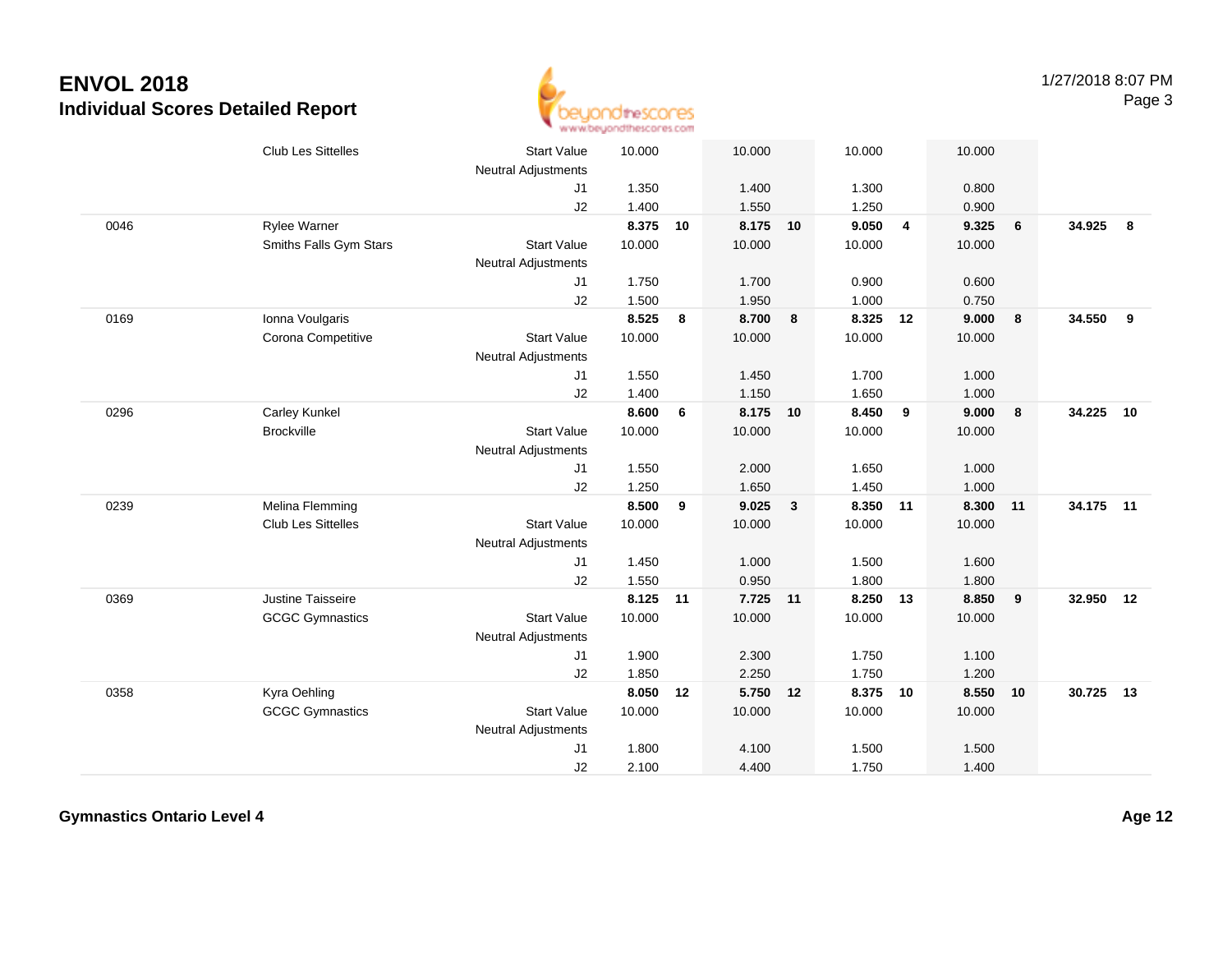

|      |                  |                             | as as arrived for an increme are must |           |                |           |                |           |                |           |                 |        |                |
|------|------------------|-----------------------------|---------------------------------------|-----------|----------------|-----------|----------------|-----------|----------------|-----------|-----------------|--------|----------------|
| ID   | <b>League ID</b> | <b>Name</b>                 |                                       | <b>VT</b> | - #            | <b>UB</b> | #              | <b>BB</b> | #              | <b>FX</b> | #               | AA     | #              |
| 0209 |                  | Summer Lagimodiere          |                                       | 9.525     | $\mathbf{1}$   | 9.075     | $\mathbf{3}$   | 9.300     | $\overline{1}$ | 9.800     | $\overline{1}$  | 37.700 | $\overline{1}$ |
|      |                  | Kanata GymnoSphere          | <b>Start Value</b>                    | 10.000    |                | 10.000    |                | 10.000    |                | 10.000    |                 |        |                |
|      |                  |                             | <b>Neutral Adjustments</b>            |           |                |           |                |           |                |           |                 |        |                |
|      |                  |                             | J1                                    | 0.500     |                | 0.900     |                | 0.800     |                | 0.200     |                 |        |                |
|      |                  |                             | J2                                    | 0.450     |                | 0.950     |                | 0.600     |                | 0.200     |                 |        |                |
| 0065 |                  | Zoey Martin                 |                                       | 9.225     | $\overline{2}$ | 9.600     | $\mathbf{1}$   | 8.550     | $\mathbf{3}$   | 9.500     | $\overline{2}$  | 36.875 | $\overline{2}$ |
|      |                  | <b>Champions Gymnastics</b> | <b>Start Value</b>                    | 10.000    |                | 10.000    |                | 10.000    |                | 10.000    |                 |        |                |
|      |                  |                             | <b>Neutral Adjustments</b>            |           |                |           |                |           |                |           |                 |        |                |
|      |                  |                             | J1                                    | 0.800     |                | 0.400     |                | 1.400     |                | 0.600     |                 |        |                |
|      |                  |                             | J2                                    | 0.750     |                | 0.400     |                | 1.500     |                | 0.400     |                 |        |                |
| 0153 |                  | Rebecca Myres               |                                       | 9.225     | $\mathbf{2}$   | 8.950     | 4              | 8.625     | $\overline{2}$ | 9.150     | $6\phantom{1}6$ | 35.950 | $\mathbf{3}$   |
|      |                  | Corona Competitive          | <b>Start Value</b>                    | 10.000    |                | 10.000    |                | 10.000    |                | 10.000    |                 |        |                |
|      |                  |                             | <b>Neutral Adjustments</b>            |           |                |           |                |           |                |           |                 |        |                |
|      |                  |                             | J1                                    | 0.750     |                | 1.100     |                | 1.500     |                | 0.900     |                 |        |                |
|      |                  |                             | J2                                    | 0.800     |                | 1.000     |                | 1.250     |                | 0.800     |                 |        |                |
| 0334 |                  | <b>Cuinn Nevin</b>          |                                       | 8.550     | 5              | 9.350     | $\overline{2}$ | 8.050     | 5              | 9.200     | $\sqrt{5}$      | 35.150 | $\overline{4}$ |
|      |                  | Northumberland              | <b>Start Value</b>                    | 10.000    |                | 10.000    |                | 10.000    |                | 10.000    |                 |        |                |
|      |                  |                             | <b>Neutral Adjustments</b>            |           |                |           |                | $-0.200$  |                |           |                 |        |                |
|      |                  |                             | J1                                    | 1.400     |                | 0.750     |                | 1.900     |                | 0.900     |                 |        |                |
|      |                  |                             | J2                                    | 1.500     |                | 0.550     |                | 1.600     |                | 0.700     |                 |        |                |
| 0151 |                  | Elise Katsube               |                                       | 8.575     | 4              | 8.450     | $\sqrt{5}$     | 8.450     | $\overline{4}$ | 9.300     | $\overline{4}$  | 34.775 | 5              |
|      |                  | Corona Competitive          | <b>Start Value</b>                    | 10.000    |                | 10.000    |                | 10.000    |                | 10.000    |                 |        |                |
|      |                  |                             | <b>Neutral Adjustments</b>            |           |                |           |                |           |                |           |                 |        |                |
|      |                  |                             | J1                                    | 1.300     |                | 1.450     |                | 1.500     |                | 0.700     |                 |        |                |
|      |                  |                             | J2                                    | 1.550     |                | 1.650     |                | 1.600     |                | 0.700     |                 |        |                |
| 0248 |                  | Julia Jamieson              |                                       | 7.975     | $\overline{7}$ | 8.200     | 6              | 8.025     | 6              | 9.350     | $\mathbf{3}$    | 33.550 | 6              |
|      |                  | <b>Club Les Sittelles</b>   | <b>Start Value</b>                    | 10.000    |                | 10.000    |                | 10.000    |                | 10.000    |                 |        |                |
|      |                  |                             | <b>Neutral Adjustments</b>            |           |                |           |                |           |                |           |                 |        |                |
|      |                  |                             | J1                                    | 2.100     |                | 1.700     |                | 2.000     |                | 0.600     |                 |        |                |
|      |                  |                             | J2                                    | 1.950     |                | 1.900     |                | 1.950     |                | 0.700     |                 |        |                |
| 0301 |                  | Mia McGovern                |                                       | 8.975     | $\mathbf{3}$   | 8.000     | $\overline{7}$ | 7.950     | $\overline{7}$ | 8.600     | $\overline{7}$  | 33.525 | $\overline{7}$ |
|      |                  | <b>Brockville</b>           | <b>Start Value</b>                    | 10.000    |                | 10.000    |                | 10.000    |                | 10.000    |                 |        |                |
|      |                  |                             | <b>Neutral Adjustments</b>            |           |                |           |                |           |                |           |                 |        |                |
|      |                  |                             | J1                                    | 1.100     |                | 2.100     |                | 2.200     |                | 1.500     |                 |        |                |
|      |                  |                             | J2                                    | 0.950     |                | 1.900     |                | 1.900     |                | 1.300     |                 |        |                |
| 0361 |                  | Amara Perera                |                                       | 8.250     | 6              | 6.350     | 8              | 7.850     | 8              | 7.900     | 8               | 30.350 | 8              |
|      |                  | <b>GCGC Gymnastics</b>      | <b>Start Value</b>                    | 10.000    |                | 10.000    |                | 10.000    |                | 10.000    |                 |        |                |
|      |                  |                             | <b>Neutral Adjustments</b>            |           |                |           |                | $-0.100$  |                |           |                 |        |                |
|      |                  |                             | J1                                    | 1.700     |                | 3.700     |                | 2.200     |                | 2.200     |                 |        |                |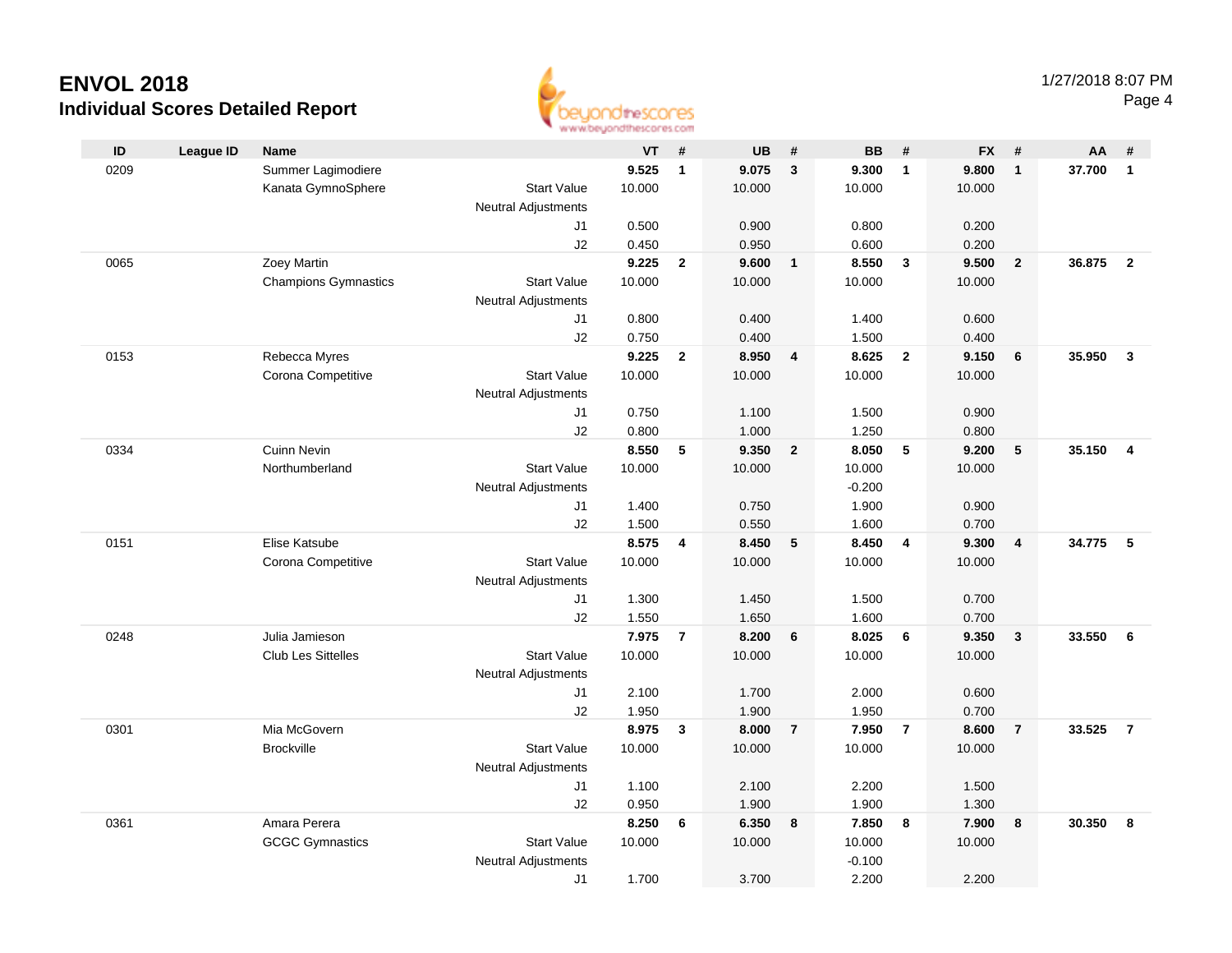

1.800 3.600 1.900 2.000

#### **Gymnastics Ontario Level 4Age 13**

| ID   | <b>League ID</b> | <b>Name</b>                 |                                              | $VT$ #          |                | <b>UB</b>       | #                        | <b>BB</b>       | #                        | <b>FX</b>    | #                        | <b>AA</b> | #                        |
|------|------------------|-----------------------------|----------------------------------------------|-----------------|----------------|-----------------|--------------------------|-----------------|--------------------------|--------------|--------------------------|-----------|--------------------------|
| 0068 |                  | Paige Rutherford            |                                              | <b>X.XXX</b>    | --             | <b>X.XXX</b>    | $\overline{\phantom{a}}$ | <b>X.XXX</b>    | $\overline{\phantom{a}}$ | <b>X.XXX</b> | $\overline{\phantom{a}}$ | 0.000     | $\overline{\phantom{a}}$ |
| 0064 |                  | <b>Martina Rutherford</b>   |                                              | 9.800           | $\mathbf{1}$   | 9.600           | $\mathbf{1}$             | 8.925           | 5                        | 9.200        | 6                        | 37.525    | $\mathbf{1}$             |
|      |                  | <b>Champions Gymnastics</b> | <b>Start Value</b>                           | 10.000          |                | 10.000          |                          | 10.000          |                          | 10.000       |                          |           |                          |
|      |                  |                             | <b>Neutral Adjustments</b>                   |                 |                |                 |                          |                 |                          |              |                          |           |                          |
|      |                  |                             | J1                                           | 0.200           |                | 0.500           |                          | 1.000           |                          | 0.800        |                          |           |                          |
|      |                  |                             | J2                                           | 0.200           |                | 0.300           |                          | 1.150           |                          | 0.800        |                          |           |                          |
| 0211 |                  | Hailey Malloch              |                                              | 9.150           | $\overline{2}$ | 9.475           | $\overline{\mathbf{2}}$  | 9.175           | $\overline{\mathbf{3}}$  | 9.675        | $\overline{1}$           | 37.475    | $\overline{2}$           |
|      |                  | Kanata GymnoSphere          | <b>Start Value</b>                           | 10.000          |                | 10.000          |                          | 10.000          |                          | 10.000       |                          |           |                          |
|      |                  |                             | <b>Neutral Adjustments</b>                   |                 |                |                 |                          |                 |                          |              |                          |           |                          |
|      |                  |                             | J1                                           | 0.750           |                | 0.550           |                          | 0.950           |                          | 0.300        |                          |           |                          |
|      |                  |                             | J2                                           | 0.950           |                | 0.500           |                          | 0.700           |                          | 0.350        |                          |           |                          |
| 0143 |                  | <b>Brooklyn Cheer</b>       |                                              | 8.000           | 8              | 9.475           | $\overline{\mathbf{2}}$  | 9.500           | $\overline{\phantom{0}}$ | 9.350        | $\overline{\mathbf{4}}$  | 36.325    | $\mathbf{3}$             |
|      |                  | Corona Competitive          | <b>Start Value</b>                           | 10.000          |                | 10.000          |                          | 10.000          |                          | 10.000       |                          |           |                          |
|      |                  |                             | Neutral Adjustments                          |                 |                |                 |                          |                 |                          |              |                          |           |                          |
|      |                  |                             | J <sub>1</sub>                               | 2.200           |                | 0.550           |                          | 0.450           |                          | 0.600        |                          |           |                          |
|      |                  |                             | J2                                           | 1.800           |                | 0.500           |                          | 0.550           |                          | 0.700        |                          |           |                          |
| 0040 |                  | Lyndsay Fleming             |                                              | 9.000           | 3              | 8.500           | 9                        | 9.375           | $\overline{2}$           | 9.000        | $\overline{7}$           | 35,875    | 4                        |
|      |                  | Smiths Falls Gym Stars      | <b>Start Value</b>                           | 10.000          |                | 10.000          |                          | 10.000          |                          | 10.000       |                          |           |                          |
|      |                  |                             | <b>Neutral Adjustments</b>                   |                 |                |                 |                          | $-0.100$        |                          |              |                          |           |                          |
|      |                  |                             | J <sub>1</sub>                               | 1.000           |                | 1.600           |                          | 0.500           |                          | 1.000        |                          |           |                          |
|      |                  |                             | J2                                           | 1.000           |                | 1.400           |                          | 0.550           |                          | 1.000        |                          |           |                          |
| 0261 |                  | <b>Maxine Proulx</b>        |                                              | 8.100           | $\overline{7}$ | 9.000           | 5                        | 9.100           | $\overline{4}$           | 9.450        | $\mathbf{3}$             | 35.650    | 5                        |
|      |                  | <b>Club Les Sittelles</b>   | <b>Start Value</b>                           | 10.000          |                | 10.000          |                          | 10.000          |                          | 10.000       |                          |           |                          |
|      |                  |                             | <b>Neutral Adjustments</b>                   |                 |                |                 |                          |                 |                          |              |                          |           |                          |
|      |                  |                             | J1                                           | 2.000           |                | 1.100           |                          | 0.900           |                          | 0.600        |                          |           |                          |
|      |                  |                             | J2                                           | 1.800           |                | 0.900           |                          | 0.900           |                          | 0.500        |                          | 35.525    |                          |
| 0015 |                  | Keira MacMullin             | <b>Start Value</b>                           | 8.925           | 4              | 8.475 10        |                          | 8.650           | $\overline{7}$           | 9.475        | $\overline{2}$           |           | 6                        |
|      |                  | Smiths Falls Gym Stars      |                                              | 10.000          |                | 10.000          |                          | 10.000          |                          | 10.000       |                          |           |                          |
|      |                  |                             | <b>Neutral Adjustments</b><br>J <sub>1</sub> | 0.950           |                | 1.450           |                          | 1.250           |                          | 0.500        |                          |           |                          |
|      |                  |                             | J2                                           | 1.200           |                | 1.600           |                          | 1.450           |                          | 0.550        |                          |           |                          |
| 0147 |                  | Abigail McRae               |                                              |                 | 10             |                 |                          |                 | $-5$                     |              |                          | 34.950    | $\overline{7}$           |
|      |                  |                             | <b>Start Value</b>                           | 7.725<br>10.000 |                | 9.100<br>10.000 | 3                        | 8.925<br>10.000 |                          | 9.200        | 6                        |           |                          |
|      |                  | Corona Competitive          |                                              |                 |                |                 |                          |                 |                          | 10.000       |                          |           |                          |
|      |                  |                             | <b>Neutral Adjustments</b>                   |                 |                |                 |                          |                 |                          |              |                          |           |                          |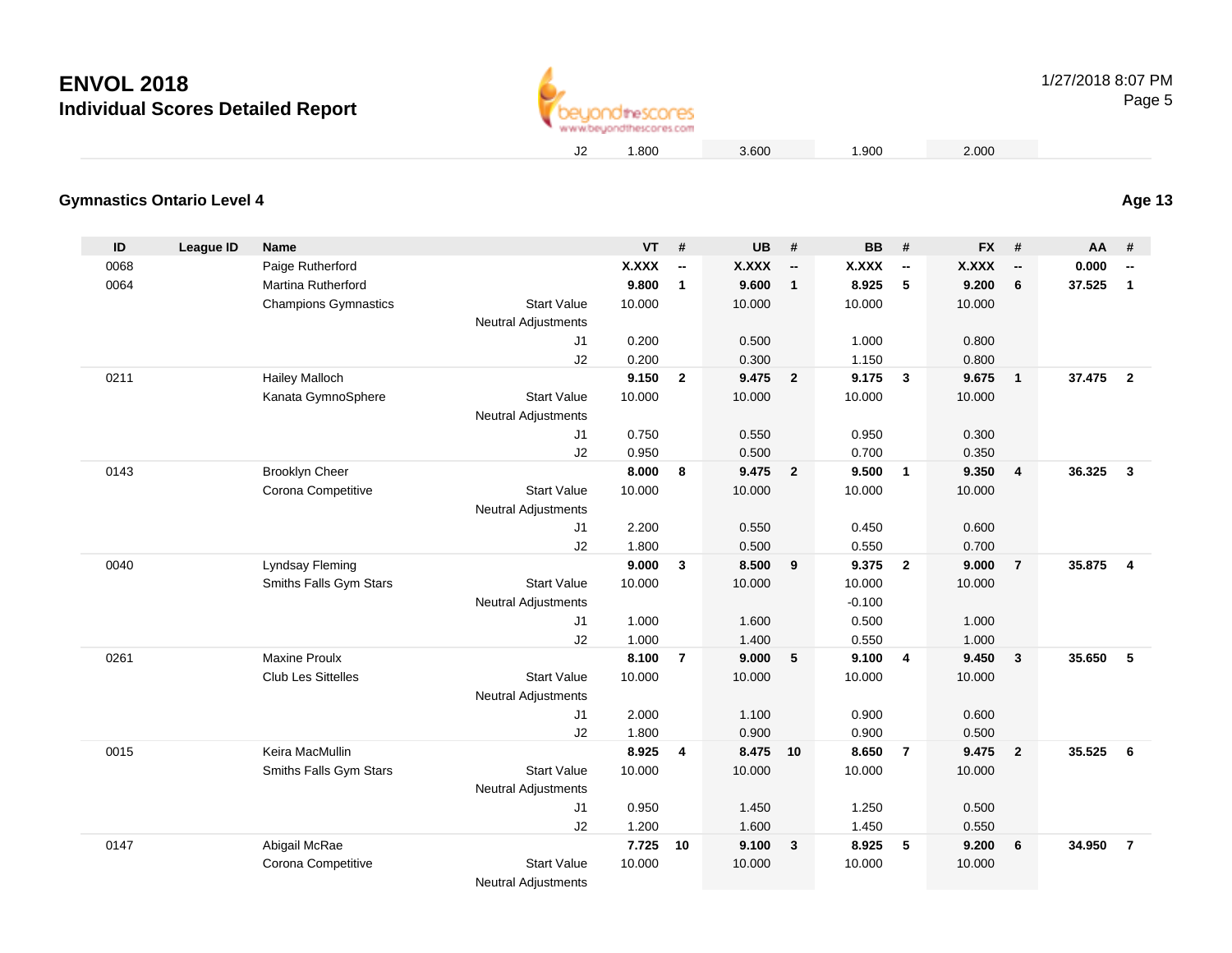

|      |                       | J1                         | 2.450  |                | 1.000    |                | 1.150    |    | 0.700  |    |        |       |
|------|-----------------------|----------------------------|--------|----------------|----------|----------------|----------|----|--------|----|--------|-------|
|      |                       | J2                         | 2.100  |                | 0.800    |                | 1.000    |    | 0.900  |    |        |       |
| 0157 | Emma McLean           |                            | 8.675  | 5              | 9.000    | 5              | 7.800    | 12 | 8.900  | 9  | 34.375 | - 8   |
|      | Corona Competitive    | <b>Start Value</b>         | 10.000 |                | 10.000   |                | 10.000   |    | 10.000 |    |        |       |
|      |                       | <b>Neutral Adjustments</b> |        |                |          |                | $-0.100$ |    |        |    |        |       |
|      |                       | J1                         | 1.400  |                | 1.100    |                | 2.000    |    | 1.000  |    |        |       |
|      |                       | J2                         | 1.250  |                | 0.900    |                | 2.200    |    | 1.200  |    |        |       |
| 0131 | Hannah Sheehan-Powell |                            | 8.000  | 8              | 8.525    | 8              | 8.825    | 6  | 8.600  | 10 | 33.950 | 9     |
|      | Corona Competitive    | <b>Start Value</b>         | 10.000 |                | 10.000   |                | 10.000   |    | 10.000 |    |        |       |
|      |                       | <b>Neutral Adjustments</b> |        |                |          |                |          |    |        |    |        |       |
|      |                       | J <sub>1</sub>             | 1.950  |                | 1.550    |                | 1.300    |    | 1.400  |    |        |       |
|      |                       | J2                         | 2.050  |                | 1.400    |                | 1.050    |    | 1.400  |    |        |       |
| 0160 | Kathleen Lipin        |                            | 7.950  | 9              | 8.800    | 6              | 8.600    | 8  | 8.575  | 11 | 33.925 | 10    |
|      | Corona Competitive    | <b>Start Value</b>         | 10.000 |                | 10.000   |                | 10.000   |    | 10.000 |    |        |       |
|      |                       | <b>Neutral Adjustments</b> |        |                |          |                |          |    |        |    |        |       |
|      |                       | J <sub>1</sub>             | 2.100  |                | 1.050    |                | 1.500    |    | 1.400  |    |        |       |
|      |                       | J2                         | 2.000  |                | 1.350    |                | 1.300    |    | 1.450  |    |        |       |
| 0260 | Mégane Proulx         |                            | 8.375  | 6              | 8.375 11 |                | 7.400    | 13 | 9.275  | 5  | 33.425 | $-11$ |
|      | Club Les Sittelles    | <b>Start Value</b>         | 10.000 |                | 10.000   |                | 10.000   |    | 10.000 |    |        |       |
|      |                       | <b>Neutral Adjustments</b> |        |                |          |                | $-0.100$ |    |        |    |        |       |
|      |                       | J <sub>1</sub>             | 1.650  |                | 1.750    |                | 2.500    |    | 0.800  |    |        |       |
|      |                       | J2                         | 1.600  |                | 1.500    |                | 2.500    |    | 0.650  |    |        |       |
| 0130 | Alexandra Bates       |                            | 8.000  | 8              | 9.025    | $\overline{4}$ | 8.000    | 11 | 7.650  | 13 | 32.675 | 12    |
|      | Corona Competitive    | <b>Start Value</b>         | 10.000 |                | 10.000   |                | 10.000   |    | 10.000 |    |        |       |
|      |                       | Neutral Adjustments        |        |                |          |                |          |    |        |    |        |       |
|      |                       | J <sub>1</sub>             | 2.000  |                | 1.000    |                | 2.150    |    | 2.300  |    |        |       |
|      |                       | J2                         | 2.000  |                | 0.950    |                | 1.850    |    | 2.400  |    |        |       |
| 0316 | Rosalie Gosselin      |                            | 8.100  | $\overline{7}$ | 7.375 12 |                | 8.100    | 10 | 8.925  | 8  | 32.500 | 13    |
|      | <b>Brockville</b>     | <b>Start Value</b>         | 10.000 |                | 10.000   |                | 10.000   |    | 10.000 |    |        |       |
|      |                       | Neutral Adjustments        |        |                |          |                |          |    |        |    |        |       |
|      |                       | J1                         | 2.000  |                | 2.700    |                | 1.900    |    | 1.100  |    |        |       |
|      |                       | J2                         | 1.800  |                | 2.550    |                | 1.900    |    | 1.050  |    |        |       |
| 0132 | Elise Kerr            |                            | 7.600  | 11             | 8.550    | $\overline{7}$ | 8.200    | 9  | 7.750  | 12 | 32.100 | 14    |
|      | Corona Competitive    | <b>Start Value</b>         | 10.000 |                | 10.000   |                | 10.000   |    | 10.000 |    |        |       |
|      |                       | Neutral Adjustments        |        |                |          |                |          |    |        |    |        |       |
|      |                       | J <sub>1</sub>             | 2.500  |                | 1.400    |                | 1.800    |    | 2.300  |    |        |       |
|      |                       | J2                         | 2.300  |                | 1.500    |                | 1.800    |    | 2.200  |    |        |       |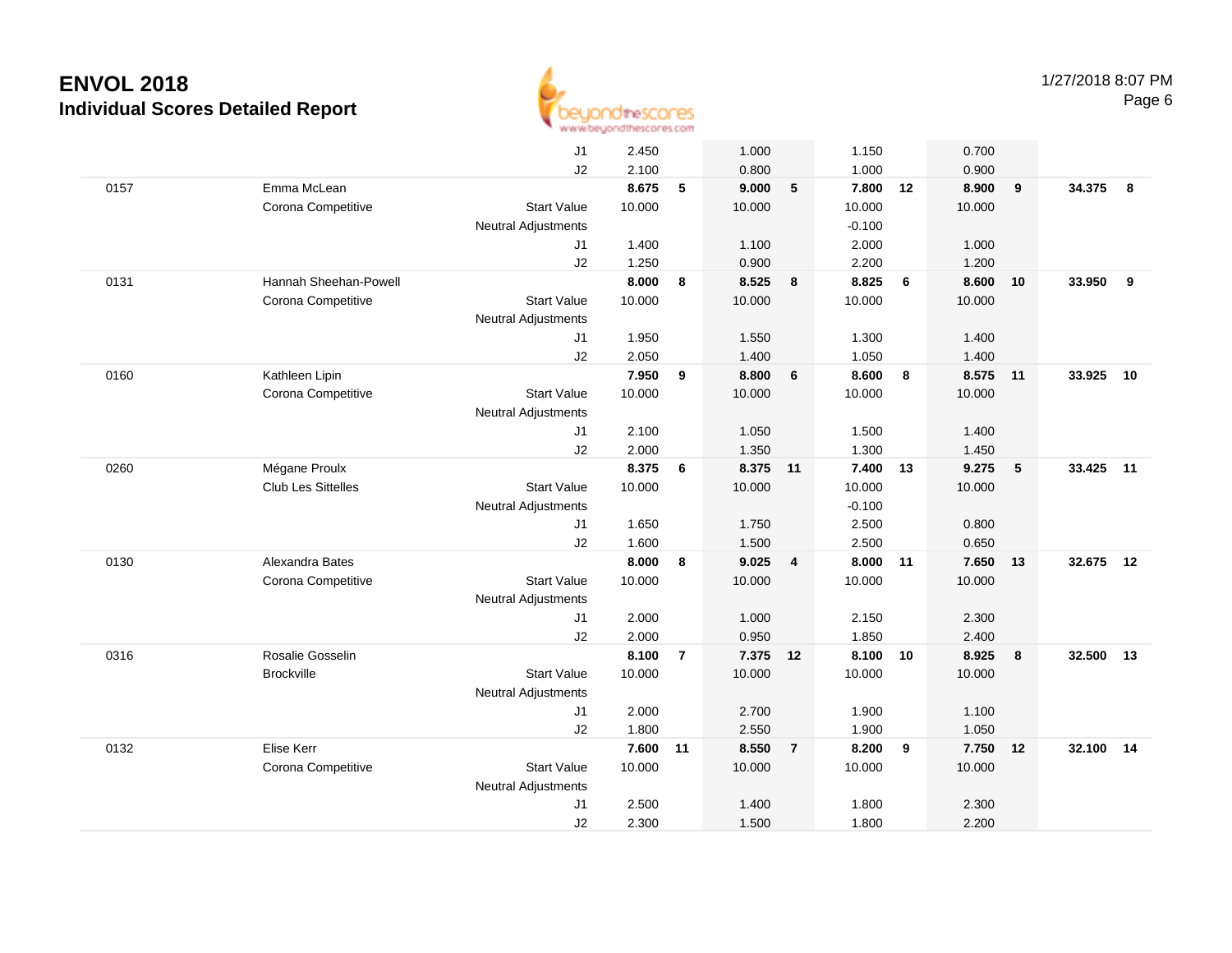



**Age 14**

| ID   | <b>League ID</b> | Name                        |                            | VT             | #              | <b>UB</b>      | #              | <b>BB</b>      | #              | <b>FX</b>      | #                       | AA     | #                       |
|------|------------------|-----------------------------|----------------------------|----------------|----------------|----------------|----------------|----------------|----------------|----------------|-------------------------|--------|-------------------------|
| 0294 |                  | Camryn Wells                |                            | 8.975          | $\overline{2}$ | 9.450          | $\mathbf{1}$   | 8.750          | $\overline{1}$ | 9.250          | $\overline{1}$          | 36.425 | $\mathbf{1}$            |
|      |                  | <b>Brockville</b>           | <b>Start Value</b>         | 10.000         |                | 10.000         |                | 10.000         |                | 10.000         |                         |        |                         |
|      |                  |                             | <b>Neutral Adjustments</b> |                |                |                |                |                |                |                |                         |        |                         |
|      |                  |                             | J <sub>1</sub>             | 1.050          |                | 0.450          |                | 1.200          |                | 0.800          |                         |        |                         |
|      |                  |                             | J2                         | 1.000          |                | 0.650          |                | 1.300          |                | 0.700          |                         |        |                         |
| 0293 |                  | <b>Madison Armstrong</b>    |                            | 9.000          | $\mathbf{1}$   | 9.025          | 5              | 7.875          | $\overline{7}$ | 9.250          | $\overline{1}$          | 35.150 | $\overline{2}$          |
|      |                  | <b>Brockville</b>           | <b>Start Value</b>         | 10.000         |                | 10.000         |                | 10.000         |                | 10.000         |                         |        |                         |
|      |                  |                             | <b>Neutral Adjustments</b> |                |                |                |                |                |                |                |                         |        |                         |
|      |                  |                             | J1                         | 0.900          |                | 1.000          |                | 2.000          |                | 0.700          |                         |        |                         |
|      |                  |                             | J2                         | 1.100          |                | 0.950          |                | 2.250          |                | 0.800          |                         |        |                         |
| 0066 |                  | <b>Haley Hass</b>           |                            | 8.800          | $\mathbf{3}$   | 9.150          | $\overline{4}$ | 8.150          | 5              | 9.000          | $\mathbf{3}$            | 35.100 | $\overline{\mathbf{3}}$ |
|      |                  | <b>Champions Gymnastics</b> | <b>Start Value</b>         | 10.000         |                | 10.000         |                | 10.000         |                | 10.000         |                         |        |                         |
|      |                  |                             | <b>Neutral Adjustments</b> |                |                |                |                |                |                |                |                         |        |                         |
|      |                  |                             | J <sub>1</sub>             | 1.350          |                | 0.950          |                | 2.000          |                | 1.000          |                         |        |                         |
| 0017 |                  | Brynn McNaughton            | J2                         | 1.050<br>8.700 | 4              | 0.750<br>8.500 | $\overline{7}$ | 1.700<br>8.300 | $\overline{4}$ | 1.000<br>9.150 | $\overline{2}$          | 34.650 | $\overline{4}$          |
|      |                  | Smiths Falls Gym Stars      | <b>Start Value</b>         | 10.000         |                | 10.000         |                | 10.000         |                | 10.000         |                         |        |                         |
|      |                  |                             | <b>Neutral Adjustments</b> |                |                |                |                |                |                |                |                         |        |                         |
|      |                  |                             | J <sub>1</sub>             | 1.450          |                | 1.500          |                | 1.800          |                | 0.800          |                         |        |                         |
|      |                  |                             | J2                         | 1.150          |                | 1.500          |                | 1.600          |                | 0.900          |                         |        |                         |
| 0245 |                  | Emma-Alexandra Herrera      |                            | 9.000          | $\mathbf{1}$   | 9.150          | $\overline{4}$ | 7.475          | 10             | 9.000          | $\overline{\mathbf{3}}$ | 34.625 | 5                       |
|      |                  | <b>Club Les Sittelles</b>   | <b>Start Value</b>         | 10.000         |                | 10.000         |                | 10.000         |                | 10.000         |                         |        |                         |
|      |                  |                             | <b>Neutral Adjustments</b> |                |                |                |                | $-0.100$       |                |                |                         |        |                         |
|      |                  |                             | J1                         | 1.000          |                | 0.950          |                | 2.350          |                | 1.000          |                         |        |                         |
|      |                  |                             | J2                         | 1.000          |                | 0.750          |                | 2.500          |                | 1.000          |                         |        |                         |
| 0241 |                  | Noemie Fortin               |                            | 8.275          | 8              | 9.350          | $\overline{2}$ | 7.800          | 8              | 9.150          | $\overline{2}$          | 34.575 | 6                       |
|      |                  | Club Les Sittelles          | <b>Start Value</b>         | 10.000         |                | 10.000         |                | 10.000         |                | 10.000         |                         |        |                         |
|      |                  |                             | <b>Neutral Adjustments</b> |                |                |                |                |                |                |                |                         |        |                         |
|      |                  |                             | J1                         | 1.750          |                | 0.650          |                | 2.100          |                | 0.900          |                         |        |                         |
|      |                  |                             | J2                         | 1.700          |                | 0.650          |                | 2.300          |                | 0.800          |                         |        |                         |
| 0251 |                  | Madeleine Lauriault         |                            | 7.650          | 10             | 9.250          | $\mathbf{3}$   | 8.525          | $\overline{2}$ | 8.850          | $\sqrt{5}$              | 34.275 | $\overline{7}$          |
|      |                  | Club Les Sittelles          | <b>Start Value</b>         | 10.000         |                | 10.000         |                | 10.000         |                | 10.000         |                         |        |                         |
|      |                  |                             | <b>Neutral Adjustments</b> |                |                |                |                |                |                |                |                         |        |                         |
|      |                  |                             | J <sub>1</sub>             | 2.300          |                | 0.850          |                | 1.550          |                | 1.200          |                         |        |                         |
|      |                  |                             | J2                         | 2.400          |                | 0.650          |                | 1.400          |                | 1.100          |                         |        |                         |
| 0232 |                  | Sophie Boulet               |                            | 8.675          | 5              | 8.025          | 9              | 8.350          | $\mathbf{3}$   | 8.900          | $\overline{4}$          | 33.950 | 8                       |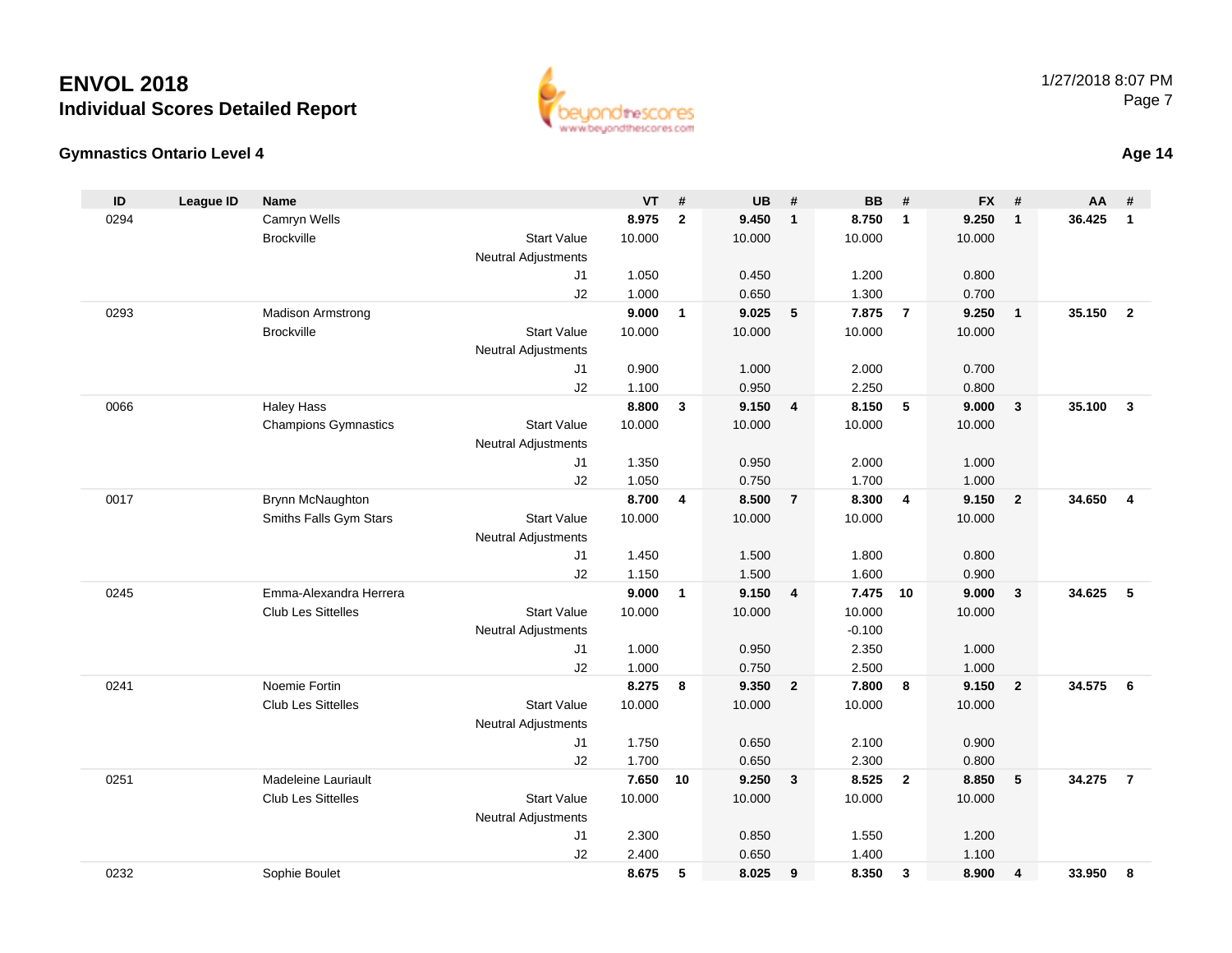

|      | <b>Club Les Sittelles</b> | <b>Start Value</b><br><b>Neutral Adjustments</b> | 10.000 |                | 10.000 |    | 10.000 |                | 10.000 |                 |           |     |
|------|---------------------------|--------------------------------------------------|--------|----------------|--------|----|--------|----------------|--------|-----------------|-----------|-----|
|      |                           | J1                                               | 1.300  |                | 2.000  |    | 1.650  |                | 1.000  |                 |           |     |
|      |                           | J2                                               | 1.350  |                | 1.950  |    | 1.650  |                | 1.200  |                 |           |     |
| 0257 | Amy Moyneur               |                                                  | 7.875  | 9              | 7.950  | 10 | 8.100  | 6              | 9.250  | 1               | 33.175    | - 9 |
|      | <b>Club Les Sittelles</b> | <b>Start Value</b>                               | 10.000 |                | 10.000 |    | 10.000 |                | 10.000 |                 |           |     |
|      |                           | <b>Neutral Adjustments</b>                       |        |                |        |    |        |                |        |                 |           |     |
|      |                           | J1                                               | 2.150  |                | 2.100  |    | 1.800  |                | 0.700  |                 |           |     |
|      |                           | J2                                               | 2.100  |                | 2.000  |    | 2.000  |                | 0.800  |                 |           |     |
| 0360 | Anna Ginther              |                                                  | 8.625  | 6              | 8.150  | 8  | 7.575  | 9              | 8.625  | $6\overline{6}$ | 32.975 10 |     |
|      | <b>GCGC Gymnastics</b>    | <b>Start Value</b>                               | 10.000 |                | 10.000 |    | 10.000 |                | 10.000 |                 |           |     |
|      |                           | Neutral Adjustments                              |        |                |        |    |        |                |        |                 |           |     |
|      |                           | J1                                               | 1.450  |                | 1.900  |    | 2.500  |                | 1.400  |                 |           |     |
|      |                           | J2                                               | 1.300  |                | 1.800  |    | 2.350  |                | 1.350  |                 |           |     |
| 0242 | Nellie Fraser             |                                                  | 8.500  | $\overline{7}$ | 8.600  | 6  | 8.300  | $\overline{4}$ | 7.050  | $\overline{7}$  | 32.450 11 |     |
|      | <b>Club Les Sittelles</b> | <b>Start Value</b>                               | 10.000 |                | 10.000 |    | 10.000 |                | 10.000 |                 |           |     |
|      |                           | <b>Neutral Adjustments</b>                       |        |                |        |    |        |                |        |                 |           |     |
|      |                           | J1                                               | 1.600  |                | 1.500  |    | 1.850  |                | 3.000  |                 |           |     |
|      |                           | J2                                               | 1.400  |                | 1.300  |    | 1.550  |                | 2.900  |                 |           |     |

### **Gymnastics Ontario Level 4**

| ID   | League ID | <b>Name</b>         |                            | $VT$ # |    | <b>UB</b> | #                       | <b>BB</b> | #              | <b>FX</b> | #              | $AA$ # |                |
|------|-----------|---------------------|----------------------------|--------|----|-----------|-------------------------|-----------|----------------|-----------|----------------|--------|----------------|
| 0163 |           | <b>Taylor Craig</b> |                            | 9.150  | -1 | 9.250     | -1                      | 9.225     | $\mathbf 1$    | 9.250     | 3              | 36.875 |                |
|      |           | Corona Competitive  | <b>Start Value</b>         | 10.000 |    | 10.000    |                         | 10.000    |                | 10.000    |                |        |                |
|      |           |                     | <b>Neutral Adjustments</b> |        |    |           |                         |           |                |           |                |        |                |
|      |           |                     | J <sub>1</sub>             | 0.950  |    | 0.850     |                         | 0.800     |                | 0.700     |                |        |                |
|      |           |                     | J <sub>2</sub>             | 0.750  |    | 0.650     |                         | 0.750     |                | 0.800     |                |        |                |
| 0139 |           | Victoria Clarabut   |                            | 8.600  | 3  | 9.150     | $\overline{\mathbf{2}}$ | 8.175     | -7             | 9.450     |                | 35.375 | $\overline{2}$ |
|      |           | Corona Competitive  | <b>Start Value</b>         | 10.000 |    | 10.000    |                         | 10.000    |                | 10.000    |                |        |                |
|      |           |                     | <b>Neutral Adjustments</b> |        |    |           |                         |           |                |           |                |        |                |
|      |           |                     | J <sub>1</sub>             | 1.550  |    | 0.800     |                         | 1.900     |                | 0.500     |                |        |                |
|      |           |                     | J2                         | 1.250  |    | 0.900     |                         | 1.750     |                | 0.600     |                |        |                |
| 0165 |           | Anna Foerstel       |                            | 8.425  | 4  | 8.350     | - 6                     | 9.175     | $\overline{2}$ | 9.300     | $\overline{2}$ | 35.250 | 3              |
|      |           | Corona Competitive  | <b>Start Value</b>         | 10.000 |    | 10.000    |                         | 10.000    |                | 10.000    |                |        |                |
|      |           |                     | <b>Neutral Adjustments</b> |        |    |           |                         |           |                |           |                |        |                |
|      |           |                     | J1                         | 1.550  |    | 1.500     |                         | 0.800     |                | 0.700     |                |        |                |
|      |           |                     | J <sub>2</sub>             | 1.600  |    | 1.800     |                         | 0.850     |                | 0.700     |                |        |                |
| 0243 |           | Maika Gaudreau      |                            | 8.250  | 6  | 9.150     | $\overline{\mathbf{2}}$ | 8.525     | 4              | 9.100     | 5              | 35.025 | 4              |

**Age 15**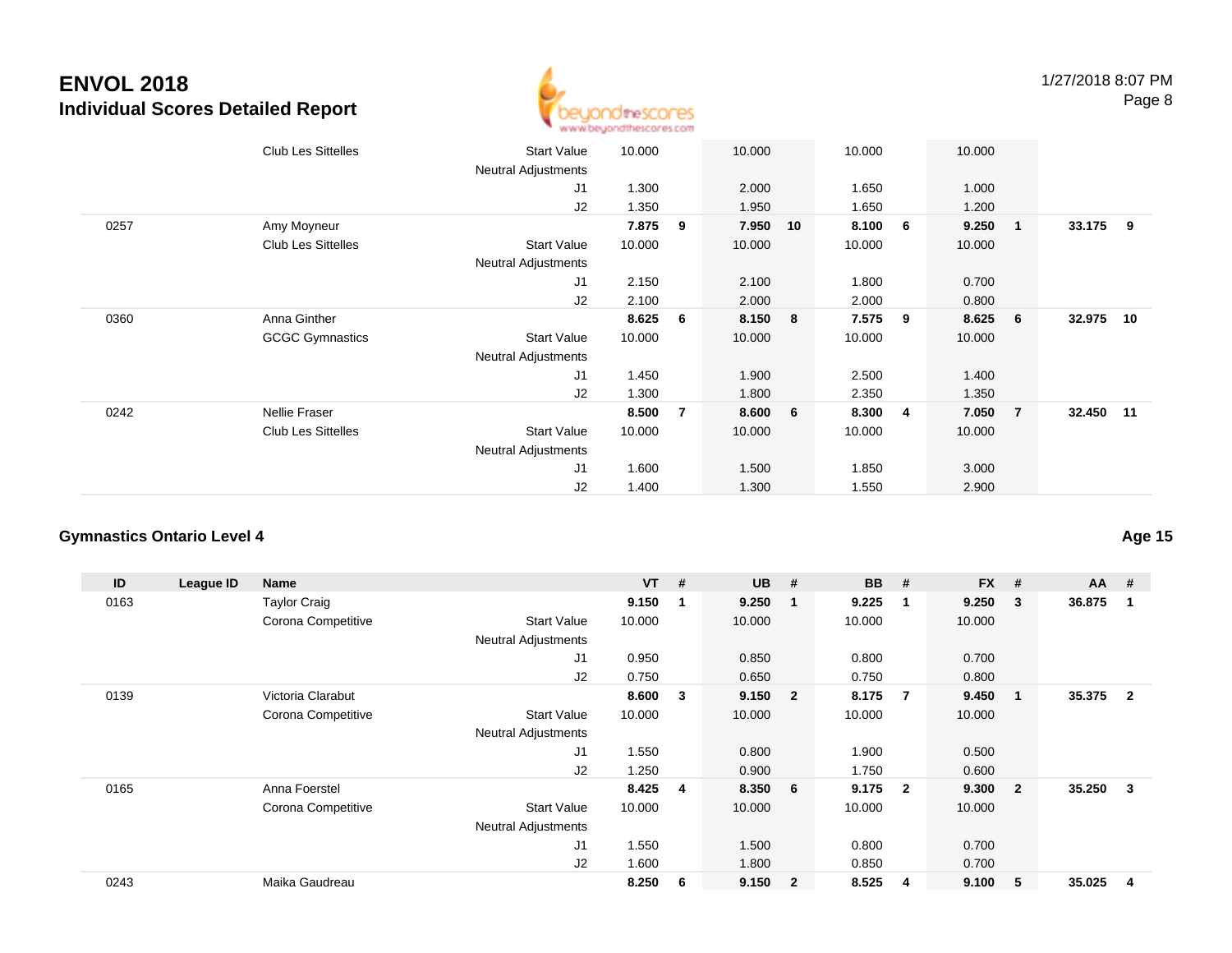

|      | <b>Club Les Sittelles</b> | <b>Start Value</b>  | 10.000 |                | 10.000 |                | 10.000   |              | 10.000 |                |        |                |
|------|---------------------------|---------------------|--------|----------------|--------|----------------|----------|--------------|--------|----------------|--------|----------------|
|      |                           | Neutral Adjustments |        |                |        |                |          |              |        |                |        |                |
|      |                           | J1                  | 1.700  |                | 0.950  |                | 1.600    |              | 0.800  |                |        |                |
|      |                           | J2                  | 1.800  |                | 0.750  |                | 1.350    |              | 1.000  |                |        |                |
| 0168 | <b>Hannah Lusk</b>        |                     | 8.325  | 5              | 8.625  | 5              | 8.850    | $\mathbf{3}$ | 8.650  | 6              | 34.450 | - 5            |
|      | Corona Competitive        | <b>Start Value</b>  | 10.000 |                | 10.000 |                | 10.000   |              | 10.000 |                |        |                |
|      |                           | Neutral Adjustments |        |                |        |                |          |              |        |                |        |                |
|      |                           | J1                  | 1.700  |                | 1.500  |                | 1.050    |              | 1.300  |                |        |                |
|      |                           | J2                  | 1.650  |                | 1.250  |                | 1.250    |              | 1.400  |                |        |                |
| 0142 | Lili-Rose Caron           |                     | 8.425  | 4              | 8.800  | $\mathbf{3}$   | 8.375    | 5            | 8.600  | $\overline{7}$ | 34.200 | - 6            |
|      | Corona Competitive        | <b>Start Value</b>  | 10.000 |                | 10.000 |                | 10.000   |              | 10.000 |                |        |                |
|      |                           | Neutral Adjustments |        |                |        |                |          |              |        |                |        |                |
|      |                           | J1                  | 1.750  |                | 1.200  |                | 1.700    |              | 1.500  |                |        |                |
|      |                           | J2                  | 1.400  |                | 1.200  |                | 1.550    |              | 1.300  |                |        |                |
| 0292 | <b>Tharen Last</b>        |                     | 9.025  | $\overline{2}$ | 8.775  | 4              | 6.800    | - 8          | 9.200  | $\overline{4}$ | 33.800 | $\overline{7}$ |
|      | <b>Brockville</b>         | <b>Start Value</b>  | 10.000 |                | 10.000 |                | 10.000   |              | 10.000 |                |        |                |
|      |                           | Neutral Adjustments |        |                |        |                | $-0.100$ |              |        |                |        |                |
|      |                           | J1                  | 1.050  |                | 1.300  |                | 3.000    |              | 0.700  |                |        |                |
|      |                           | J2                  | 0.900  |                | 1.150  |                | 3.200    |              | 0.900  |                |        |                |
| 0146 | Natasha Sandhu            |                     | 8.325  | 5              | 7.850  | $\overline{7}$ | 8.275    | 6            | 9.300  | $\overline{2}$ | 33.750 | - 8            |
|      | Corona Competitive        | <b>Start Value</b>  | 10.000 |                | 10.000 |                | 10.000   |              | 10.000 |                |        |                |
|      |                           | Neutral Adjustments |        |                |        |                | $-0.100$ |              |        |                |        |                |
|      |                           | J1                  | 1.550  |                | 2.100  |                | 1.600    |              | 0.600  |                |        |                |
|      |                           | J2                  | 1.800  |                | 2.200  |                | 1.650    |              | 0.800  |                |        |                |
|      |                           |                     |        |                |        |                |          |              |        |                |        |                |

### **Gymnastics Ontario Level 4**

**ID League ID Name VT # UB # BB # FX # AA #** 0256 Jasmine Marion Ouellette **8.275 <sup>2</sup> 9.025 <sup>2</sup> 8.800 <sup>1</sup> 9.125 <sup>2</sup> 35.225 <sup>1</sup>** Club Les Sittelles Start Valuee 10.000 10.000 10.000 10.000 Neutral Adjustments J1 1.650 1.050 1.300 0.900 J2 1.800 0.900 1.100 0.850 0036 Grace Callan **8.925 <sup>1</sup> 7.825 <sup>5</sup> 8.400 <sup>4</sup> 9.300 <sup>1</sup> 34.450 <sup>2</sup>** Smiths Falls Gym Stars Start Valuee 10.000 10.000 10.000 10.000 Neutral Adjustments J1 1.050 2.300 1.700 0.800 J2 1.100 2.050 1.500 0.600 0162Dahlia Bulbies **8.075 <sup>3</sup> 9.175 <sup>1</sup> 8.450 <sup>3</sup> 8.700 <sup>4</sup> 34.400 <sup>3</sup>**

**Age 16+**